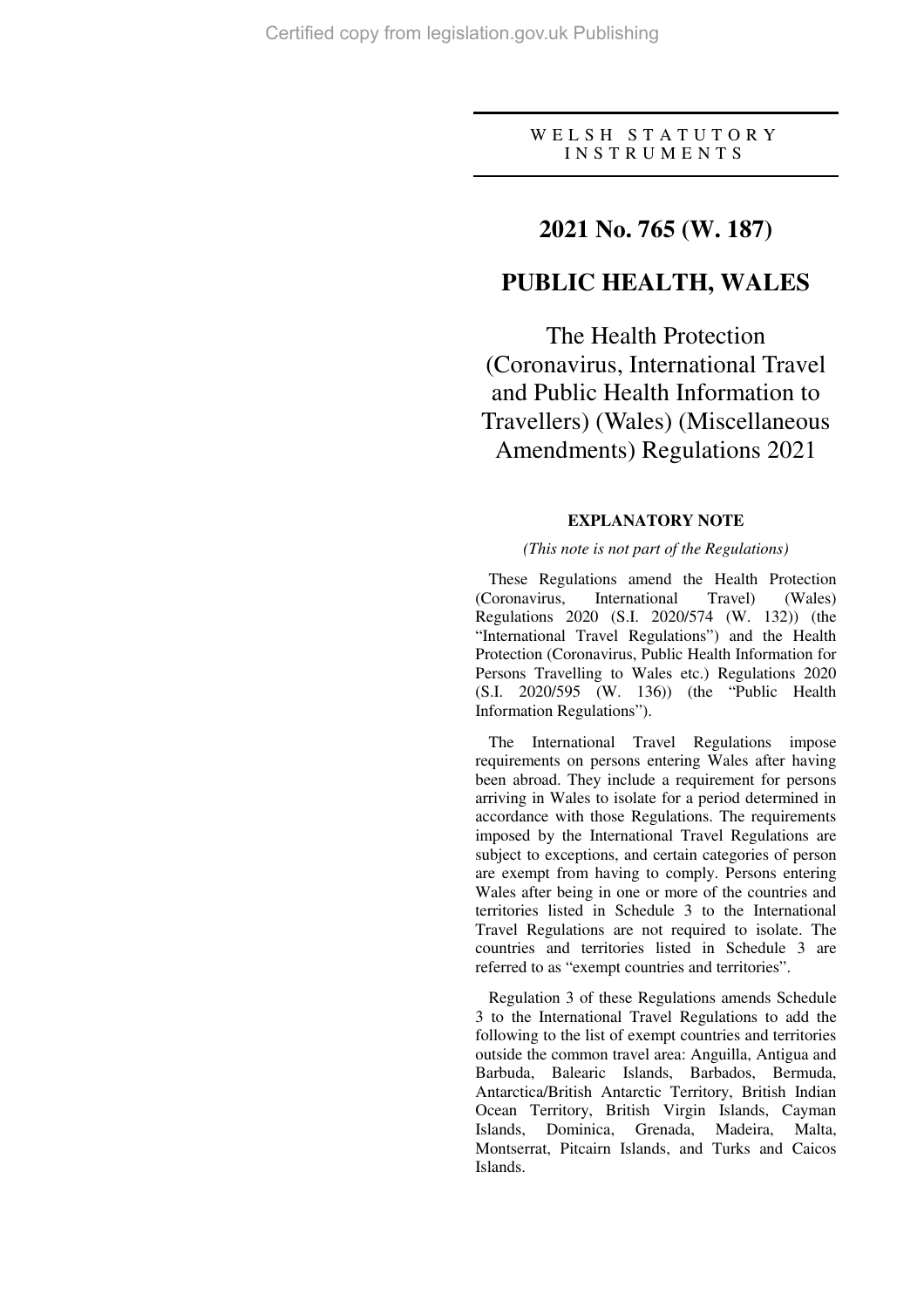Non-exempt persons are prohibited from entering Wales where they have been in a country or territory listed in Schedule 3A to the International Travel Regulations within the last 10 days of arrival, pursuant to regulation 12E of the International Travel Regulations. Regulation 4 of these Regulations amends Schedule 3A to add Dominican Republic, Eritrea, Haiti, Mongolia, Tunisia and Uganda to the list of countries and territories subject to additional measures.

The Public Health Information Regulations impose requirements on operators of international passenger services coming from outside the common travel area to an airport, heliport or seaport in Wales to provide passengers with specified public health information. Regulation 5 amends the content of the on-board public health information announcement operators are required to provide to passengers arriving into Wales on relevant services.

The Welsh Ministers' Code of Practice on the carrying out of Regulatory Impact Assessments was considered in relation to these Regulations. As a result, a regulatory impact assessment has not been prepared as to the likely costs and benefits of complying with these Regulations.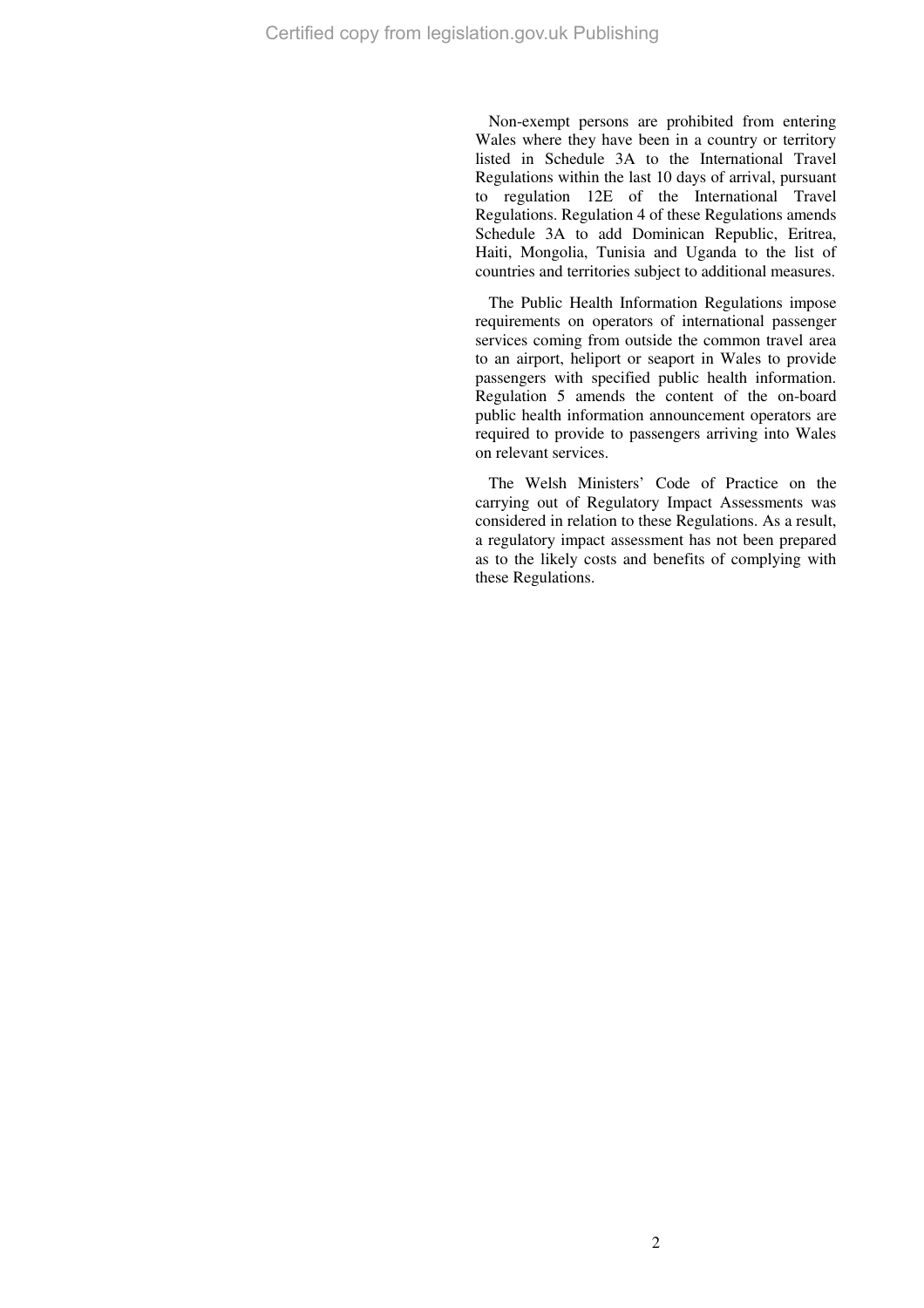### W E L S H S T A T U T O R Y I N S T R U M E N T S

# **2021 No. 765 (W. 187)**

## **PUBLIC HEALTH, WALES**

The Health Protection (Coronavirus, International Travel and Public Health Information to Travellers) (Wales) (Miscellaneous Amendments) Regulations 2021

| Made                                              |  |  | 25 June 2021 |
|---------------------------------------------------|--|--|--------------|
| Laid before Senedd Cymru                          |  |  | 28 June 2021 |
| Coming into force at 4.00 a.m. on 30 June<br>2021 |  |  |              |

The Welsh Ministers, in exercise of the powers conferred on them by sections 45B and 45P(2) of the Public Health (Control of Disease) Act 1984(**1**), make the following Regulations.

### **Title and coming into force**

**1.**—(1) The title of these Regulations is the Health Protection (Coronavirus, International Travel and Public Health Information to Travellers) (Wales) (Miscellaneous Amendments) Regulations 2021.

(2) These Regulations come into force at 4.00 a.m. on 30 June 2021.

 $\overline{a}$ (**1**) 1984 c. 22. Part 2A was inserted by section 129 of the Health and Social Care Act 2008 (c. 14). The function of making regulations under Part 2A is conferred on "the appropriate Minister". Under section 45T(6) of the 1984 Act the appropriate Minister as respects Wales, is the Welsh Ministers.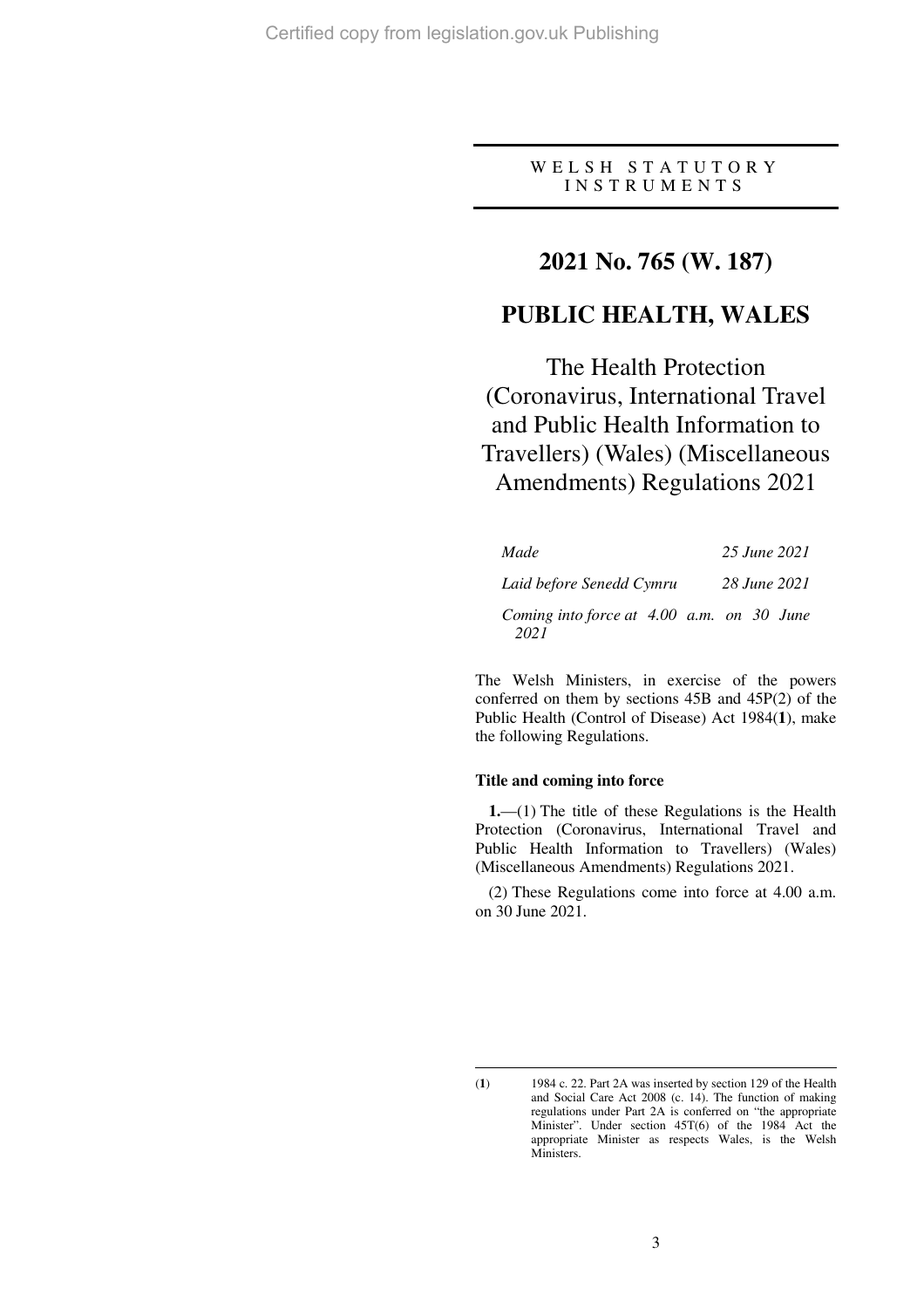### **Amendments to the Health Protection (Coronavirus, International Travel) (Wales) Regulations 2020**

**2.** The Health Protection (Coronavirus, International Travel) (Wales) Regulations 2020(**1**) are amended as follows.

#### **Amendment to Schedule 3**

**3.** In Schedule 3 (exempt countries and territories outside the common travel area)—

- (a) in Part 1, at the appropriate places insert—
	- "Antigua and Barbuda

Balearic Islands

Barbados

- Dominica
- Grenada
- Madeira
- Malta";
- (b) in Part 2, at the appropriate places insert—
	- "Anguilla
	- Bermuda
	- Antarctica/British Antarctic Territory
	- British Indian Ocean Territory
	- British Virgin Islands
	- Cayman Islands
	- Montserrat
	- Pitcairn Islands
	- Turks and Caicos Islands".

 $\overline{a}$ 

<sup>(</sup>**1**) S.I. 2020/574 (W. 132), amended by S.I. 2020/595 (W. 136), S.I. 2020/714 (W. 160), S.I. 2020/726 (W. 163), S.I. 2020/804 (W. 177), S.I. 2020/817 (W. 179), S.I. 2020/840 (W. 185), S.I. 2020/868 (W. 190), S.I. 2020/886 (W. 196), S.I. 2020/917 (W. 205), S.I. 2020/942, S.I. 2020/944 (W. 210), S.I. 2020/962 (W. 216), S.I. 2020/981 (W. 220), S.I. 2020/1015 (W. 226), S.I.<br>2020/1080 (W. 243), S.I. 2020/1080 (W. 243), S.I. 2020/1098 (W. 249), S.I. 2020/1133 (W. 258), S.I. 2020/1165 (W. 263), S.I. 269), S.I. 2020/1223 (W. 277), 278), S.I. 2020/1237 (W. 279), 2020/1232 (W. 278), S.I. 2020/1237 (W. 279), S.I. 2020/1288 (W. 286), S.I. 2020/1329 (W. 295), S.I. 2020/1362 (W. 301), S.I. 2020/1477 (W. 316), S.I. 2020/1521 (W. 325), S.I. 2020/1602 (W. 332), S.I. 2020/1645 (W. 345), S.I. 2021/20 (W. 7), S.I. 2021/24 (W. 8), S.I. 2021/46 (W. 10), S.I. 2021/48 (W. 11), S.I. 2021/50 (W. 12), S.I. 2021/66 (W. 15), S.I. 2021/72 (W. 18), S.I. 2021/95 (W. 26), S.I. 2021/154 (W. 38), S.I. 2021/305 (W. 78), S.I. 2021/361 (W. 110), S.I. 2021/454 (W. 144), S.I. 2021/500 (W. 149), S.I. 2021/568 (W. 156), S.I. 2021/584 (W. 161), S.I. 2021/646 (W. 166) and S.I. 2021/669 (W. 170).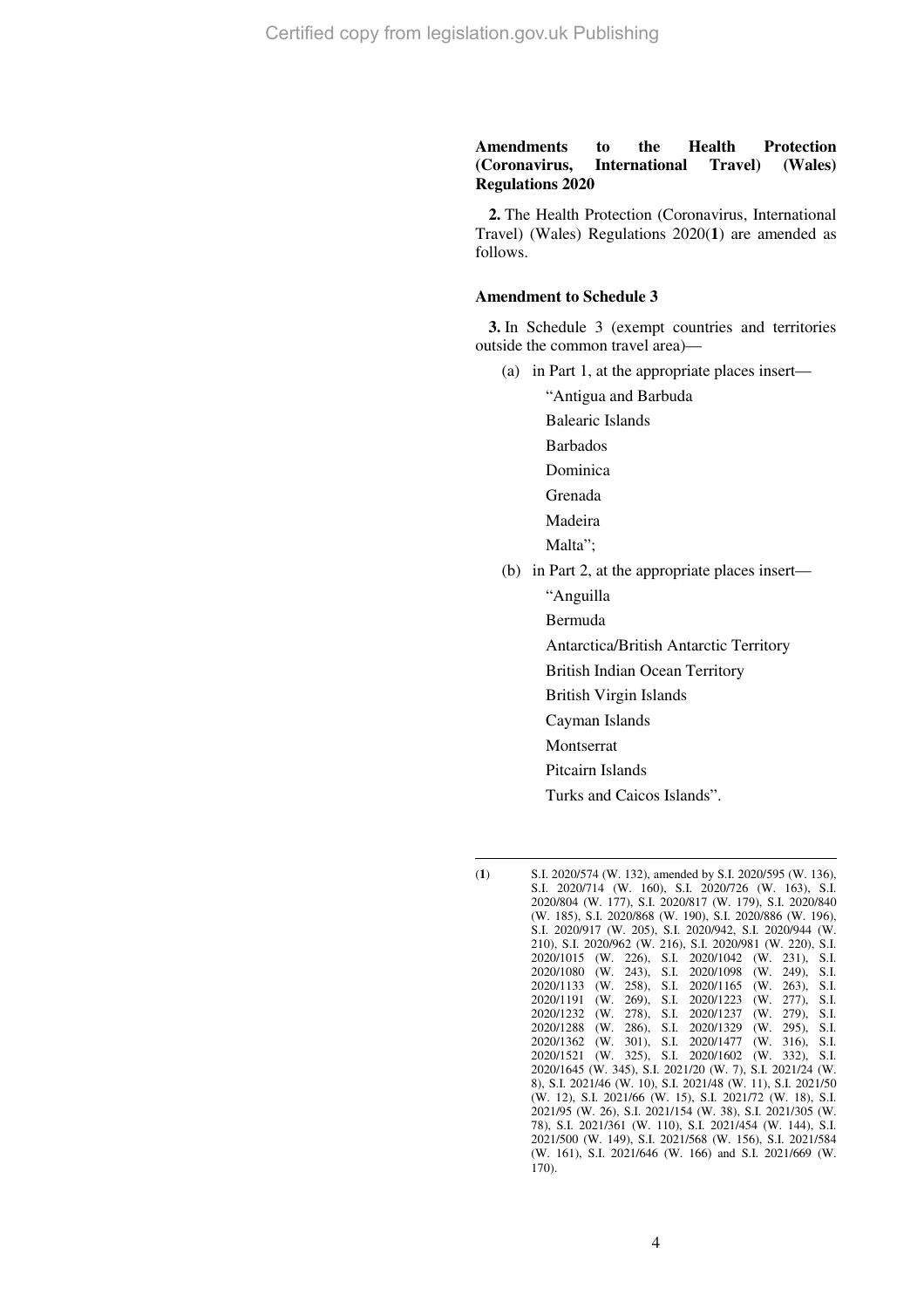### **Amendments to Schedule 3A**

**4.** In Schedule 3A (countries and territories subject to additional measures), at the appropriate places insert—

> "Dominican Republic Eritrea Haiti Mongolia Tunisia Uganda".

### **Amendment to the Health Protection (Coronavirus, Public Health Information for Persons Travelling to Wales etc.) Regulations 2020**

**5.** For Part 2 of the Schedule to the Health Protection (Coronavirus, Public Health Information for Persons Travelling to Wales etc.) Regulations 2020(**1**) (information provided during journey), substitute—

## "Part 2

The statement to be provided for the purposes of regulation 4 is—

(a) Welsh language version—

 "Dyma neges iechyd y cyhoedd ar ran asiantaethau iechyd y cyhoedd y Deyrnas Unedig.

 Pa mor hir bynnag yr ydych yn bwriadu aros yn y Deyrnas Unedig, rhaid i bawb gymryd prawf COVID-19 a archebwyd ymlaen llaw o fewn y ddau ddiwrnod cyntaf ar ôl ichi gyrraedd. Os ydych wedi bod mewn unrhyw wledydd ar y rhestr goch neu oren, neu wedi tramwyo drwy unrhyw wledydd o'r fath, rhaid ichi hefyd gymryd prawf arall a archebwyd ymlaen llaw 8 niwrnod ar ôl ichi gyrraedd.

 Os ydych wedi bod mewn gwlad oren neu goch o fewn y 10 niwrnod diwethaf, neu wedi tramwyo drwy wlad o'r fath, rhaid ichi fynd i

 $\overline{a}$ 

<sup>(</sup>**1**) S.I. 2020/595 (W. 136), amended by S.I. 2020/714 (W. 160), S.I. 2020/1118 (W. 253), S.I. 2020/1521 (W. 325), S.I. 2021/72 (W. 18), S.I. 2021/171 (W. 39), S.I. 2021/457 (W. 145), S.I. 2021/584 (W. 161) and S.I. 2021/646 (W. 166).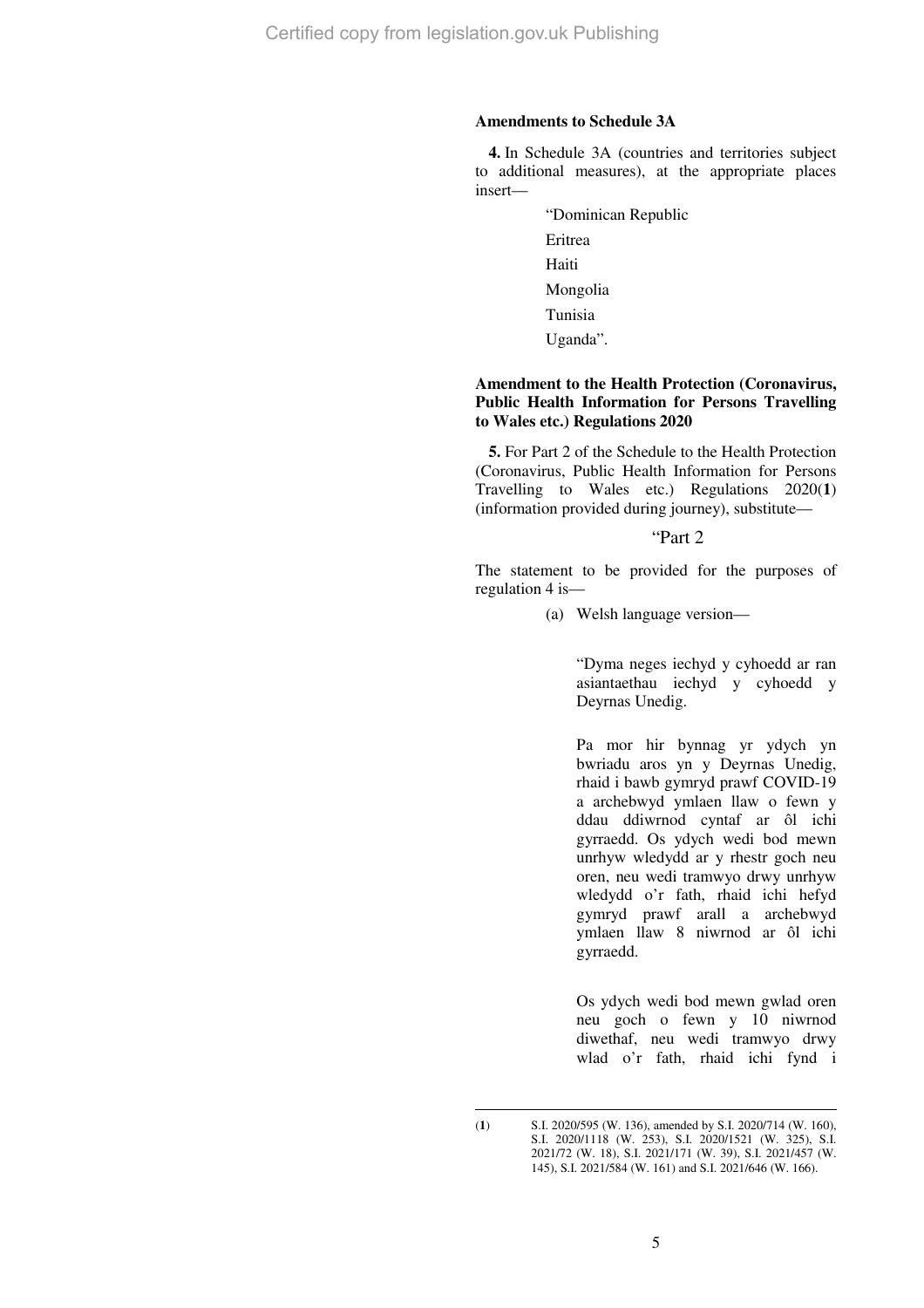gwarantin am y 10 niwrnod cyntaf ar ôl ichi gyrraedd.

 Symptomau'r coronafeirws yw peswch cyson newydd, tymheredd uchel neu golli eich synnwyr blasu neu arogli arferol, neu newid yn eich synnwyr blasu neu arogli arferol. Os ydych yn profi unrhyw un o'r symptomau hyn, ni waeth pa mor ysgafn ydynt, fe'ch cynghorir i wneud eich hunan yn hysbys i'r criw.

 Dilynwch y canllawiau Iechyd y Cyhoedd ar gyfer yr ardal yr ydych yn byw ynddi neu'n teithio ynddi*.* 

 Ewch i gov.uk/coronavirus i gael rhagor o gyngor.";

(b) English language version—

 "The following is a public health message on behalf of the UK's public health agencies.

 However long you intend to stay in the UK, everyone must take a pre-booked COVID-19 test within the first two days after you arrive. If you have been in or transited through any countries on the red or amber list you must also take another pre-booked test 8 days after arrival.

 If you have been in or transited through an amber or red country within the previous 10 days you must quarantine for the first 10 days after you arrive.

 The symptoms of coronavirus are a new continuous cough, a high temperature or a loss of, or change in, normal sense of taste or smell. If you experience any of these symptoms, however mild, you are advised to make yourself known to the crew.

 Please follow the Public Health guidance for the area you are living or travelling in*.*